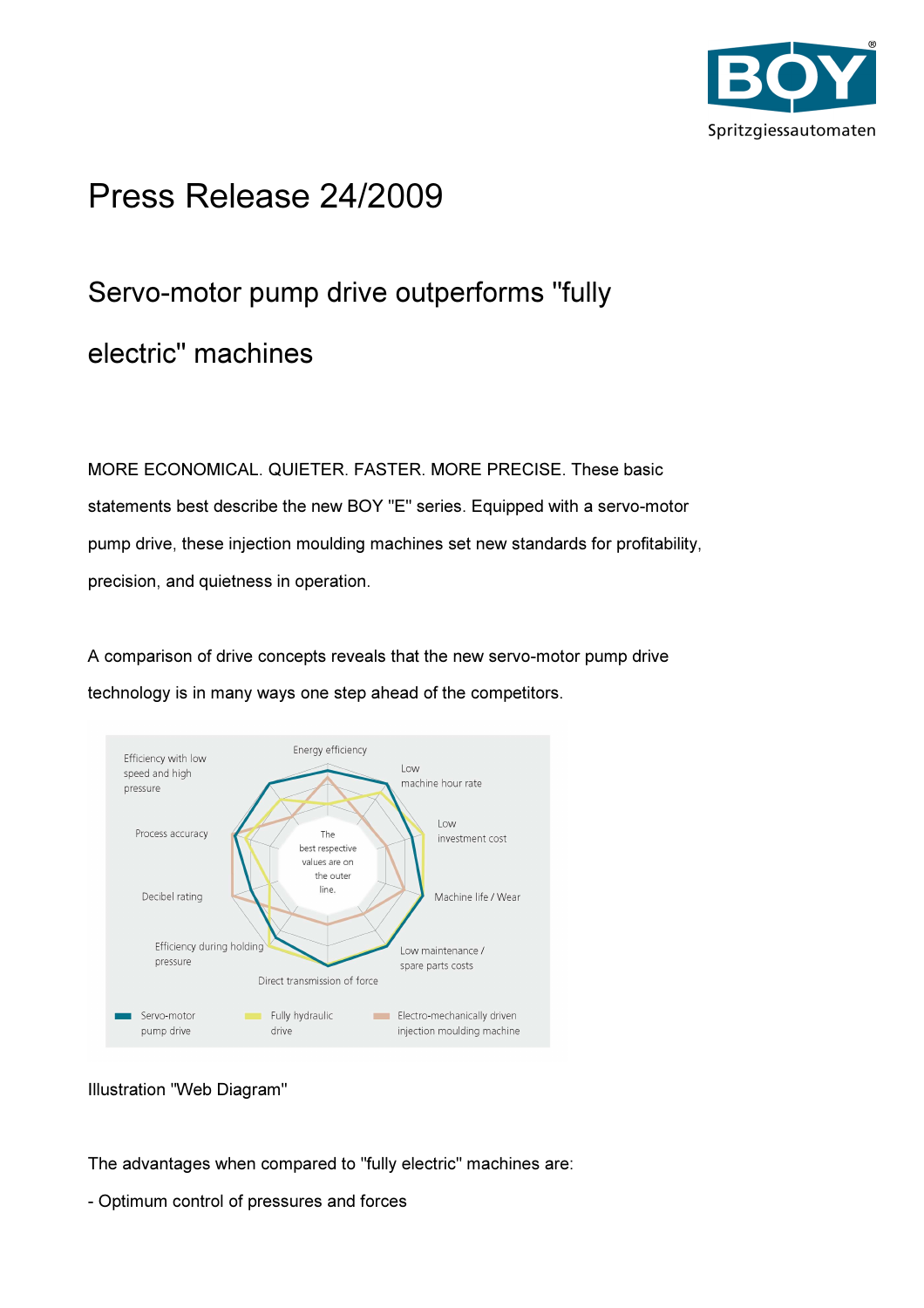

- Less mechanical wear and reduced spare parts cost
- Lower investment and operating costs
- Optimum operation and information.

A comparative study also reveals the economic advantages of BOY's new drive technology and how much potential savings can be achieved. This study compared the BOY 55 E and BOY 90 E injection moulding machines with their direct counterparts (also with hydraulic drive system). The comparative cost study included the cost savings related to required space, and revealed that a substantial savings for electricity and cooling energy was achieved. As an example, a BOY 90 E with 7,400 operating hours/year will save as much as  $\epsilon$ 7.500,00 or more. The BOY 55 E with the same amount of operating hours will reduce the operator's costs per year by more than € 5.000,00.